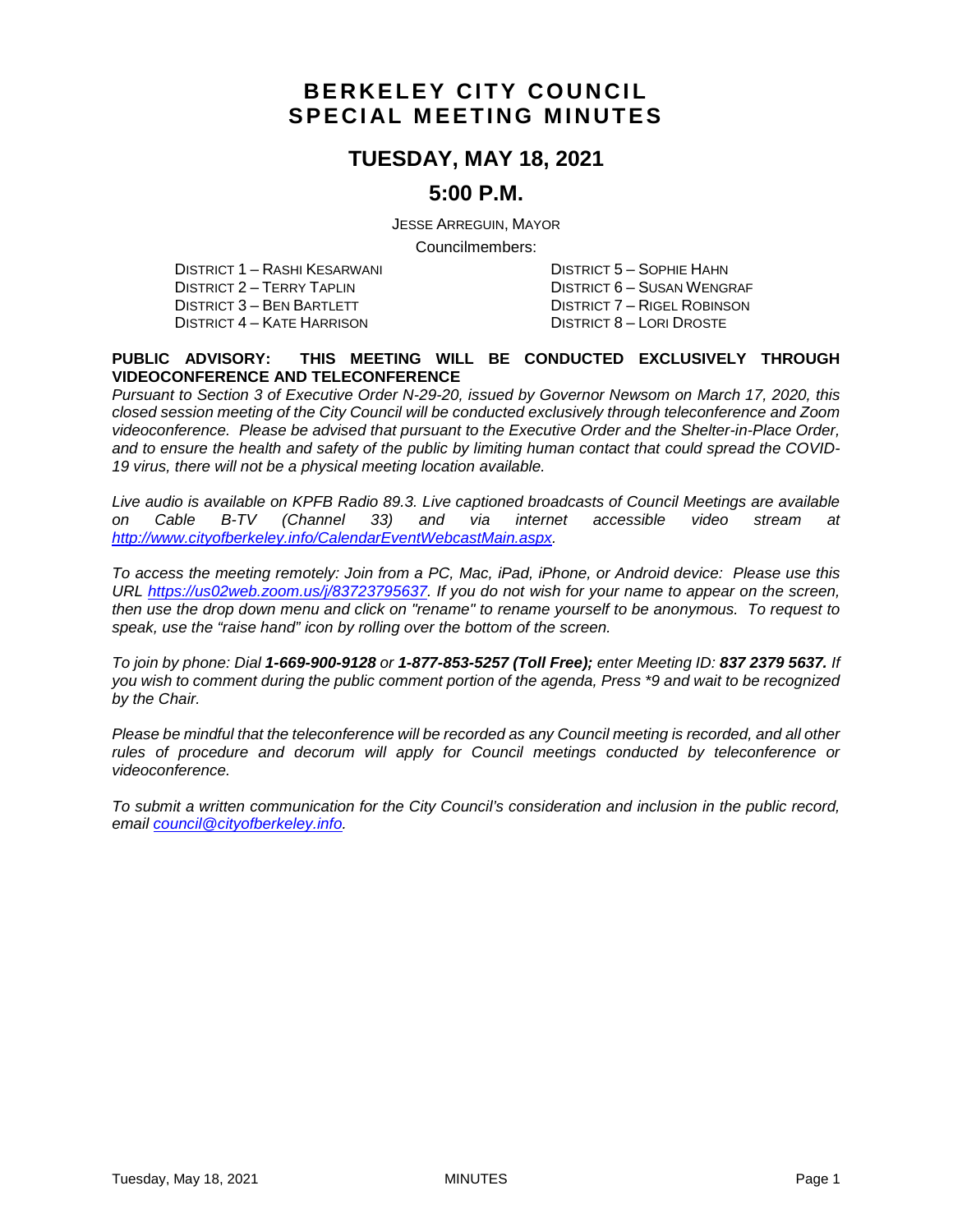## **Preliminary Matters**

**Roll Call:** 5:03 p.m.

**Present:** Bartlett, Hahn, Wengraf, Robinson, Droste, Arreguin

**Absent:** Kesarwani, Taplin, Harrison

Councilmember Kesarwani present at 5:06 p.m.

Councilmember Taplin present at 5:10 p.m.

#### **Public Comment - Limited to items on this agenda only –** No Speakers

## **CLOSED SESSION:**

The City Council will convene in closed session to meet concerning the following:

#### **1. CONFERENCE WITH LEGAL COUNSEL – PENDING LITIGATION PURSUANT TO GOVERNMENT CODE SECTIONS 54956.9(a) and 54956.9(d)(1)**

*a. WCAB Case Number: #ADJ9183953.*

**Action:** M/S/C (Arreguin/Hahn) to provide direction to outside counsel to offer a settlement by Stipulated Award for 60% permanent disability (\$92,609.91) with an award of future medical care for bilateral shoulders, as to workers' compensation matter WCAB Case Number #ADJ9183953. **Vote:** Ayes – Kesarwani, Taplin, Bartlett, Hahn, Wengraf, Robinson, Droste,

Arreguin; Noes – None; Abstain – None; Absent – Harrison.

b. *WCAB Case Numbers: # ADJ11329423 and ADJ11329404*

**Action:** M/S/C (Arreguin/Hahn) to provide direction to outside counsel to offer a settlement with a Compromise and Release up to \$165,000.00 to include these two cases, as well as future medical awards on 3 prior WCAB Cases # ADJ9324007, ADJ2132619, and ADJ110339 or to settle stipulations at \$48,140.00 with open future medical to psyche, cervical spine and Lumbar spine for DOI: 11/22/17, as to workers' compensation matters WCAB Case #s: ADJ11329423 & ADJ11329404. **Vote:** Ayes – Kesarwani, Taplin, Bartlett, Hahn, Wengraf, Robinson, Droste, Arreguin; Noes – None; Abstain – None; Absent – Harrison.

## **OPEN SESSION:**

Public Reports of actions taken pursuant to Government Code section 54957.1.

City Council gave direction as follows:

a. City Council met in closed section Pursuant to Government Code Section 54956.9(d)(2) and provided direction to outside counsel and approved a settlement by Stipulated Award for 60% permanent disability (\$92,609.91) with an award of future medical care for bilateral shoulders, as to workers' compensation matter WCAB Case Number #ADJ9183953.